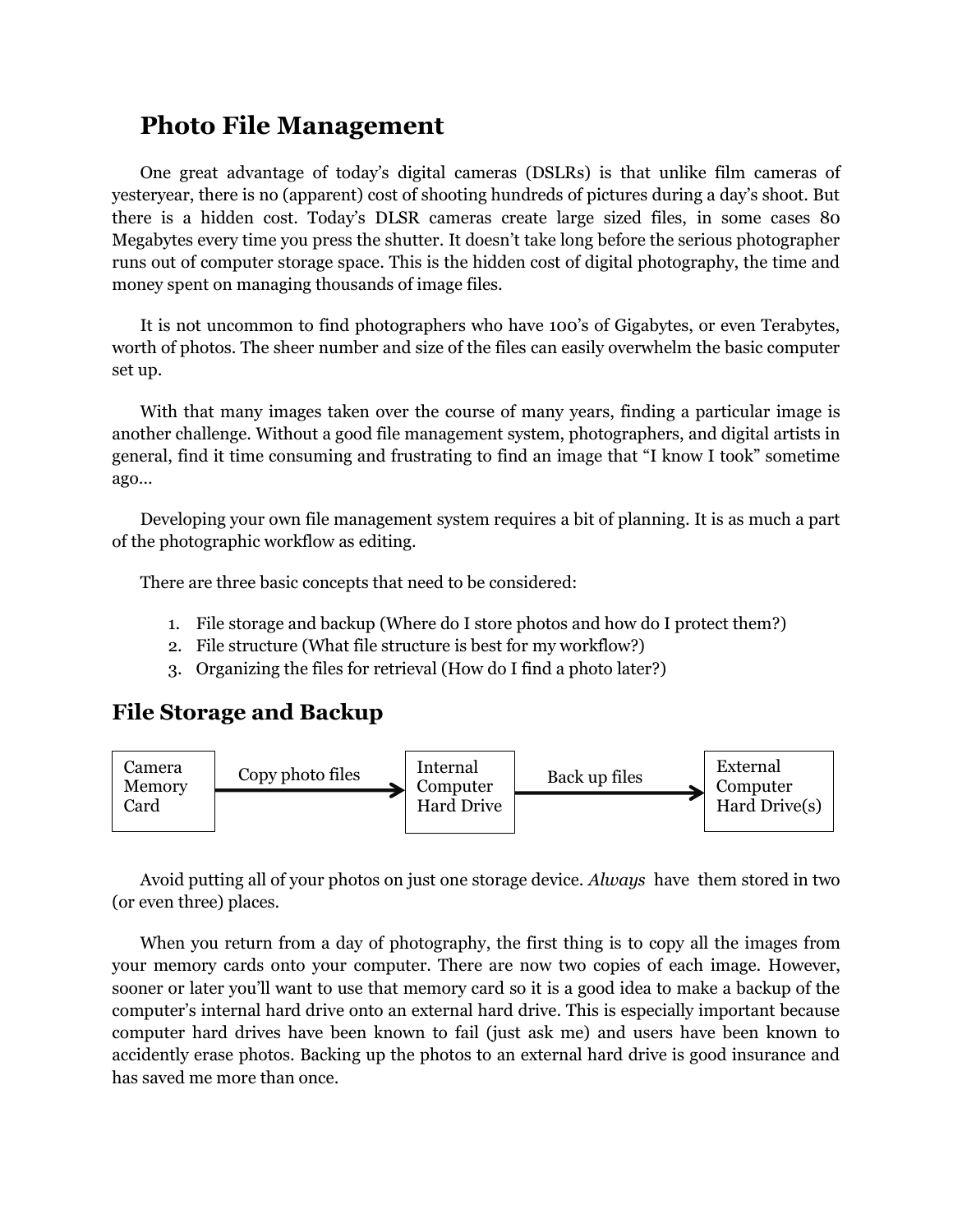Back up the hard drives often. Both Windows and Macintosh operating systems come with automatic backup applications. A lot of external hard disks ship with automatic backup applications that can be scheduled to update their backups regularly. Additionally there are many third-party cloud based back up tools that can automate the process as well.

## **File Structure**

It starts with where. Where do you store the photos to accommodate workflow? Below is a typical solution to this question. The file structure below is an example of how to organize folders assuming you are tagging the photos with keywords. If you track your individual photos with filenames and/or file folders, I highly recommend you look into keyword tagging. (see my reasoning below)

#### *Typical File Structure for Photo File Storage*



#### *Expanded view of the File Structure*

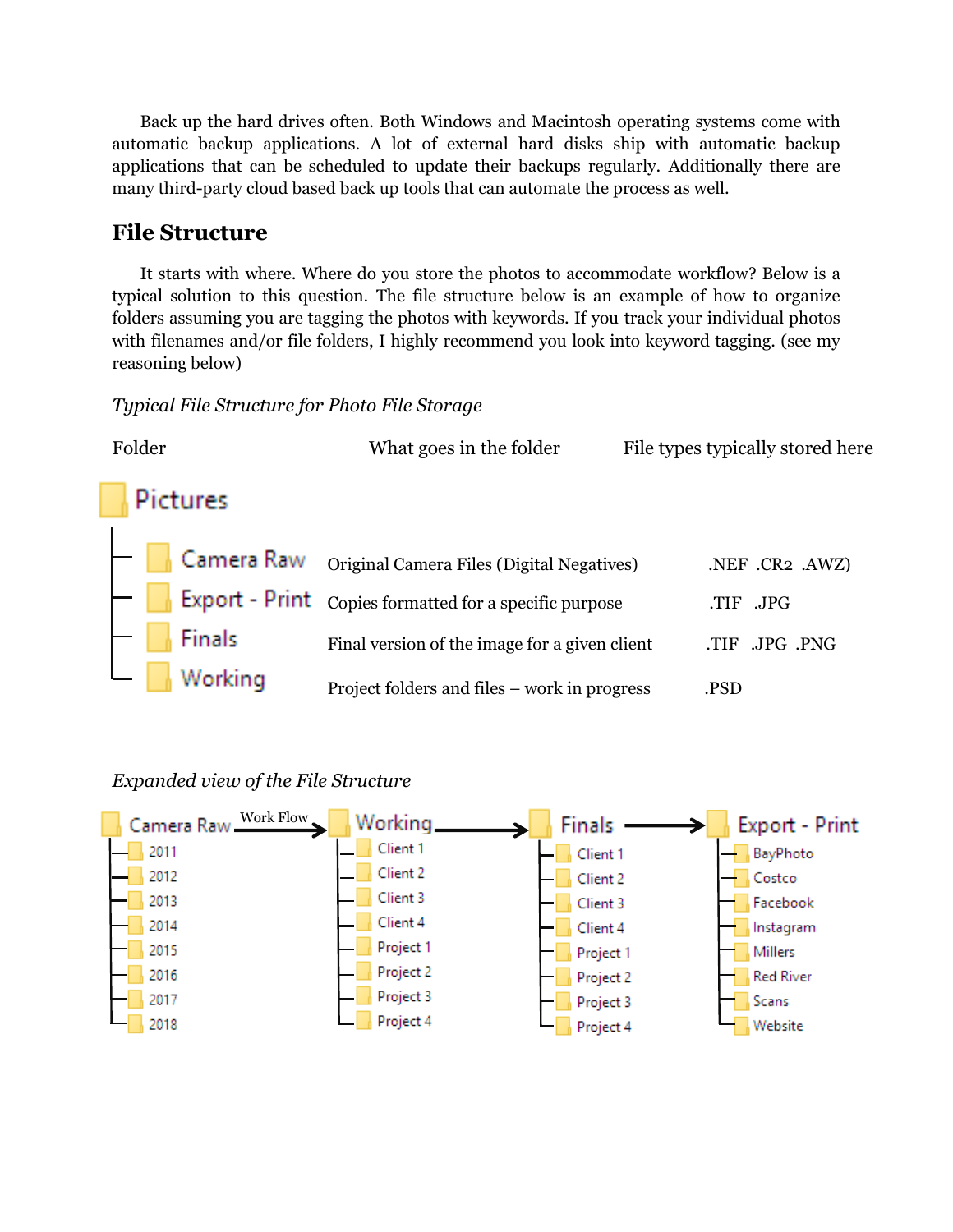*Comments:* 

- Original files from the camera are stored by year. Each photo is tagged using keywords for future retrieval. Never work directly on the originals.
- Photos that are being edited are in the Working folder. Saved in the PhotoShopDocument (PSD) format
- Once completed the photo is saved in the Finals folder in the .TIF or .JPG file format.
- Images are resized for a particular destination. For example, pictures to be posted on Instagram are resized into a square format and lower resolution, and then stored in the Instagram Folder, or, images that are to be printed at Costco are resized and assigned a printer profile, and then store in their respective folder.
- The entire file structure is backed up on an external hard drive.

### **Organizing the files for retrieval**

There are two ways to organize photo files for future retrieval. For smaller collections you can track photos by sorting and storing them in uniquely named folders and/or giving them a file name by subject, location or theme. When you have a many thousand images, however, naming each of them individually is tedious. If you lack a game plan, finding one specific image is like trying to find a needle in a haystack. Sorting them into directories based on subject can only really work if you have only one subject per photo or if you store multiple copies of each photo. Even broader categorization, folders for locations, people, events, types, and so on, fall apart when individual photos have multiple possible categories. Do you name by location, or event? By content, theme or client? When you have thousands of photos taken over a long time, you need another system.

The second way, and the method I prefer, is to tag each photo with keywords. It requires that

each photo be tagged with as many relevant keywords as necessary to help you find that particular image in the future. If you have thousands of photos acquired before you start tagging, it can be a big job. However, the job gets easier as you go through your photos, especially if you use a good image management application such as Adobe Bridge.

Rather than grouping the actual files into relevant categories in file folders, Adobe Bridge creates collections of images by indexing on the keywords you've assigned, regardless of where the file resides on the hard drive. The original files remain where they are stored.

| <b>Actions</b>          | 9              |
|-------------------------|----------------|
| Art                     | 23             |
| Atmospheric             | 19             |
| <b>Attributes</b>       | 68             |
| <b>BGCS</b>             | $\mathbf{1}$   |
| Events                  | 42             |
| Fauna                   | 12             |
| Flora                   | 9              |
| Food                    | 7              |
| Locations               | $\overline{7}$ |
| Objects                 | 3              |
| People                  | 110            |
| <b>Scientific Names</b> | 108            |
| Season                  | 3              |
| Other Keywords          |                |

**Example of a Keyword List in Adobe** 

For example, a landscape photographer may have thousands of images of Yosemite National Park scattered across dozens of folders. If each image is tagged with the keyword *Yosemite*, then Bridge will find all photos with that keyword and display them.